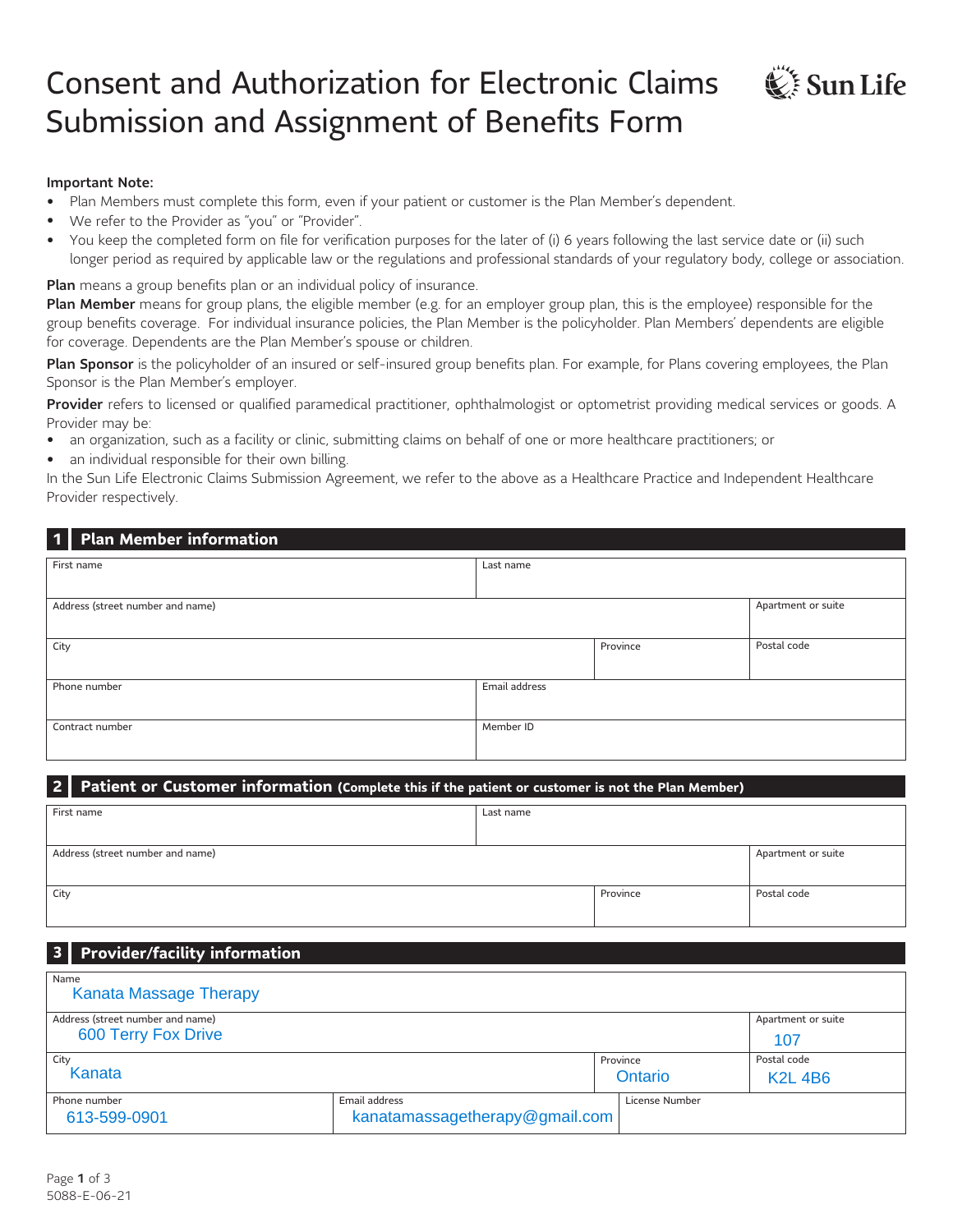### **4 Consent and Authorization for Electronic Claims Submissions**

I authorize Provider to:

- electronically submit claims (eClaims) for healthcare goods, supplies or services for me or my dependent(s) to Sun Life Assurance Company of Canada (Sun Life) on my behalf and on behalf of my dependents
	- o for the purposes set out below (see The Purposes) and
	- o to the relevant parties also set out below (see Relevant Parties).
- disclose information about the e-claim (including personal health information in the Provider's files) to Sun Life.

For any eClaims made on behalf of my dependents and for the purposes set out in this form, I confirm that my dependents authorized me to consent to the disclosure of their personal information to Sun Life.

#### The Purposes

I consent and agree that Sun Life and its reinsurers may collect, use and disclose the eClaims information to:

- adjudicate, review and audit eClaims;
- investigate any suspect claims involving potential fraud or plan abuse ("suspect claims"); and
- underwrite and administer the Plan

For suspect claims, I consent and agree that Sun Life and its reinsurers may also investigate claims to assess, detect and prevent potential fraud or plan abuse.

#### Relevant parties

I also consent and agree that Sun Life and its reinsurers may collect, use and disclose the eClaims information with relevant parties. These parties include persons or organizations having relevant information and a need to know about the eClaim including:

- the Provider or other health practitioners;
- clinics, facilities, hospitals or other institutions; and
- other insurers.

For suspect claims, I further consent and agree that Sun Life and its reinsurers may collect, use and disclose eClaims information with relevant parties that include:

- investigative agencies and the police
- regulatory bodies or associations
- government organizations
- medical suppliers
- other insurers
- my Plan Sponsor.

## **Overpayments**

If there is an overpayment, I authorize:

- the recovery of the full amount of the overpayment from any amount payable to me under the Plan; and
- Sun Life to collect, use and disclose information about the eClaims with collection agencies.

### General Information

I also understand that information pertaining to eClaims may be reviewed if the Plan is audited.

Any reference to Sun Life, reinsurers or the Plan Sponsor includes their agents and service providers.

A photocopy or electronic version of this authorization is as valid as the original, and remains in effect for the continued administration of the Plan.

| Signature          | Date (dd-mm-yyyy) |
|--------------------|-------------------|
| $\curvearrowright$ |                   |
| Print name         |                   |
|                    |                   |